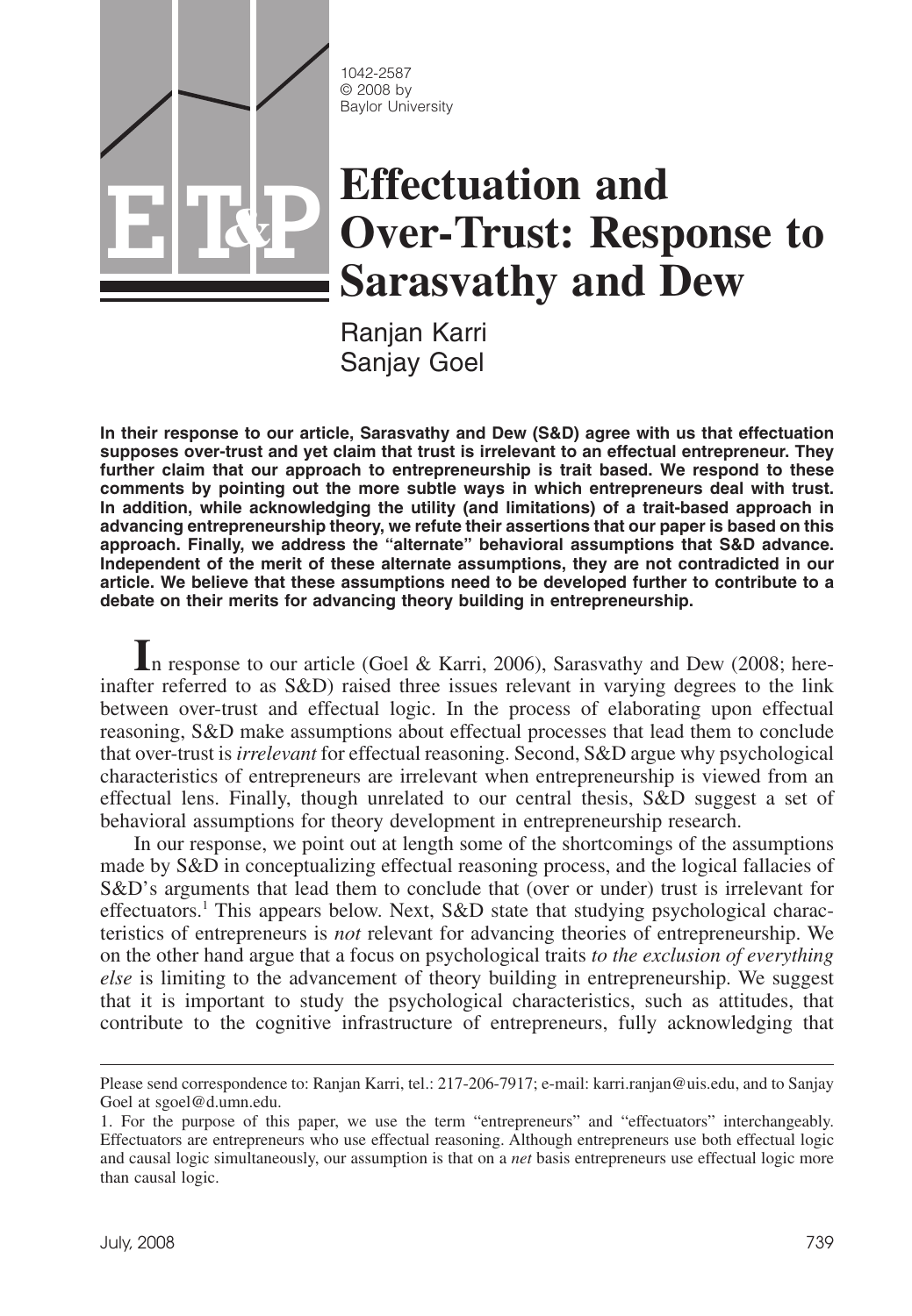individual psychological characteristics and attitudes change over time (Krueger, 2000; Krueger & Dickson, 1994; Mitchell et al., 2002, 2004) (and nothing in Goel and Karri [2006] argued for invariance of these characteristics). We also point out why the behavioral assumptions stated by S&D, while not violated by our article, are currently underdeveloped. Broadly, contrary to S&D's implication, Goel and Karri (2006) did not contradict any of the principles of effectuation as proposed by Sarasvathy (2001). Although in this response we reiterate in places how our position is true to the published principles of effectuation, we refer S&D to our paper rather than repeating the arguments in Goel and Karri (2006).

## **Restrictive Assumptions and Misleading Conclusions (S&D's Version of Effectual Reasoning)**

S&D arrive at a conclusion that trust is irrelevant or unnecessary for entrepreneurs *ex ante* if they use effectual logic. This position is restrictive, without any tangible results in analytical depth. Our position is consistent with decades of research in individual (and social) action that establishes that *all* human action (entrepreneurial or not) requires trust.<sup>2</sup> If human beings require trust to act, then entrepreneurs require trust as well. In other words, trust cannot be "wished away" in human action. We show below that effectuation does not need to assume an absence of trust to describe entrepreneurial decision making.

S&D's argument that trust or over-trust is irrelevant and unnecessary for effectual entrepreneurs is based on two assumptions and one assertion. First, S&D assume that trusting is in the exclusive domain of predictive strategies. Because trust involves an expectation that the parties involved will keep their end of the bargain and because the propositions developed by Goel and Karri (2006) suggest that effectuators are likely to over-trust, S&D assume that trusting falls under the domain of predictive strategies. Second, S&D assume that effectual reasoning requires that *both* parties to the transaction use nonpredictive strategies and effectual reasoning. This, according to them, "obviates the necessity to place substantial bets" (S&D, p. 729). Presumably, according to S&D, trusting *ex ante* is one of the substantial bets that is avoided by employing the assumption. Finally,  $S&D$  assert that effectuators adopt intelligent altruism<sup>3</sup> (Simon, 1993) as a rational strategy and that effectuators cue-in intelligent altruism in others. Let us examine the limitations of these assumptions and assertion.

### **Decision to (Over) Trust is Not a Predictive Strategy**

S&D's arguments lead to the conclusion that (over) trust is unnecessary and irrelevant under the framework of effectual reasoning because effectual reasoning is not predictive in nature, and the decision to trust, according to them, is predictive. We believe that this warrants further scrutiny. First, we maintain that none of the arguments presented by Goel and Karri (2006) with respect to effectual logic and its application to over-trust suggests that effectual reasoning is a predictive strategy (e.g., Goel & Karri, 2006, p. 480). For instance, S&D debate at length by expanding on the Simplot story with details on the

<sup>2.</sup> For a recent perspective on this in an entrepreneurial context, see special issue on trust in *Entrepreneurship Theory and Practice* (Welter & Smallbone, 2006).

<sup>3.</sup> S&D, however, did not develop rigorous arguments regarding the construct of "intelligent altruism" as applied to entrepreneurs. It is not clear from S&D's arguments with respect to the relationship between over-trust and altruism in general and intelligent altruism in particular.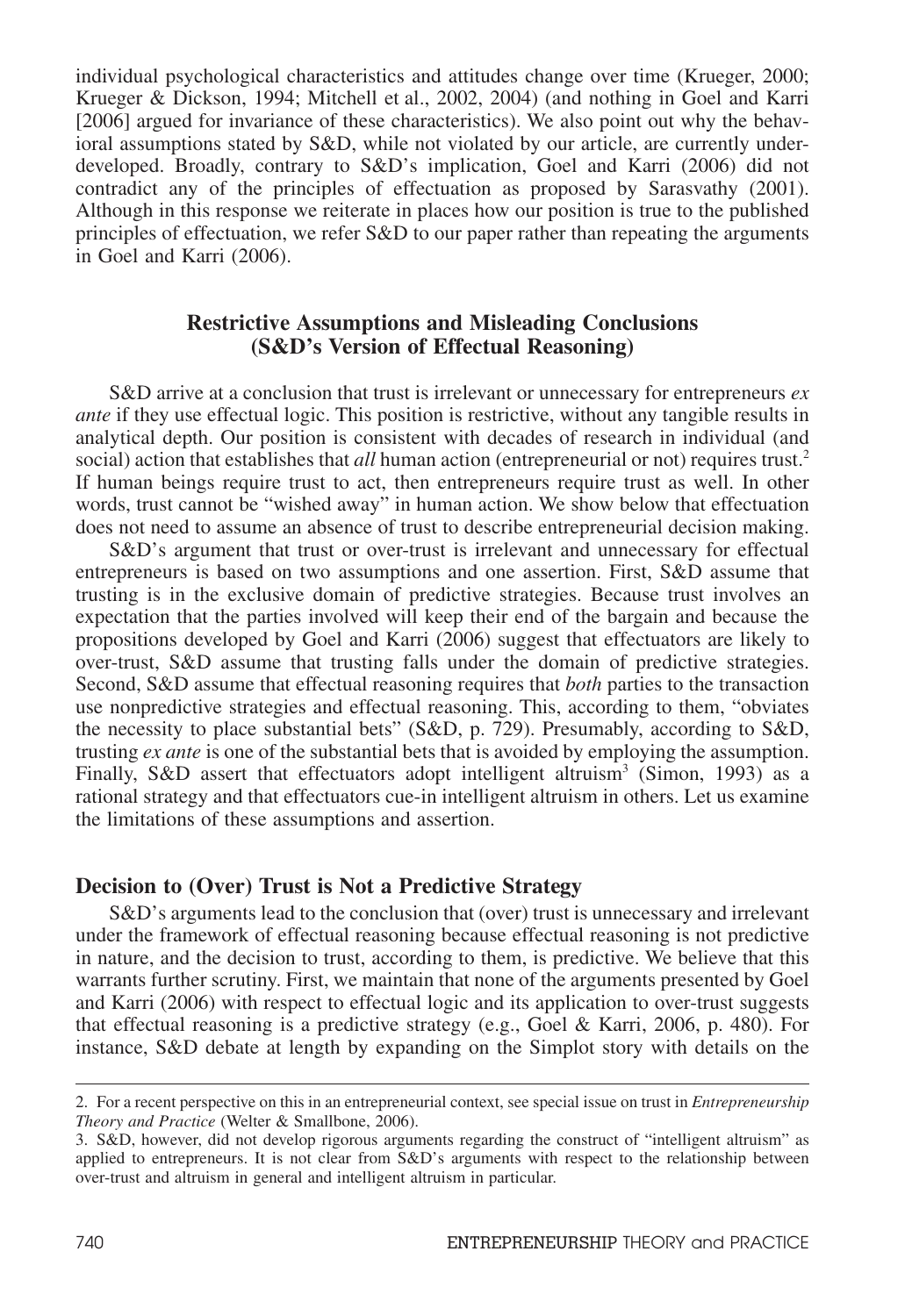events of Simplot's business experience to imply that Goel and Karri (2006) misrepresented principles of effectual logic as outlined by Sarasvathy (2001). S&D's objection appears to be based on our usage of the phrases from the original source (Anders, 2004) such as "try everything" and "bet on his hunches." These phrases were used to merely illustrate the stark differences between an entrepreneur driven by effectuation and one driven by causation. The additional details on Simplot story that S&D provide only serve to corroborate these labels on the two key players in that story. S&D's broader implication, however, is inaccurate, as would be evident from a reading of Goel and Karri (2006).

However, it is useful to examine another source of S&D's objection, which is our usage of "placing a bet" against opportunism (Goel & Karri, 2006, p. 479). We argued that effectuators *deliberately* go in the opposite direction of a Williamsonian entrepreneur, who starts with a premise that other actors are always opportunistic. Instead of believing that actors are always opportunistic, effectuators depose trust in others subject to the affordable loss constraint. In other words, "placing a bet" in this context does not imply, of course, that effectuators gamble recklessly. Our position, therefore, is that effectuators *do* place bets (i.e., over-trust), but these "bets" have subjectively recognizable stakes that do not exceed affordable loss criterion at that point of time.4 Therefore, for effectuators, the decision to trust may not be tied to a fixed effect that they are trying to predict. Instead, trusting, and more specifically over-trusting, has the potential to create resources that they could not create under a causal scenario. It is important to note that this approach does not "define" any predictive approach with respect to the effects they are pursuing. In S&D's view, "placing bets" has a negative connotation; as if placing bets is akin to making choices based on a known probability distribution (or coin tosses), disregarding affordable loss. Instead, placing bets can be viewed as entrepreneurial efforts to generate options subject to the effectual decision-making criteria of affordable loss.

In conclusion, entrepreneurs trust and over-trust *deliberately*, and then *make* the *risk of trusting* irrelevant by following effectual logic. This is not the same thing as entrepreneurs not *requiring* trust. Nor is the fact that entrepreneurs make *risk of trusting* irrelevant, trivial—since by making the risk of trusting irrelevant, they are able to trust more, which creates resources of nontrivial value that do not exist following causal logic. We believe this interpretation preserves all aspects of effectual logic, without requiring the restrictive assumption of absence of trust *ex ante*.

### **Effectuation and its Requirements on Individual Parties to a Transaction**

S&D claim that effectuation advocates nonpredictive strategies for *both* parties to the transaction. While we agree with the nonpredictive aspect of effectual logic, we disagree that effectuation requires *all* parties in a transaction to adopt effectual logic. Again, this places unnecessary restrictions on effectuation. Ironically, their position would seem to suggest that effectuators are predictive, since effectuators must first search for other effectuators, rather than (try to) work with people they know and meet! Our position, derived from effectuation, is that effectual entrepreneurs are not necessarily occupied with finding people who think like them or are learning to think like them. To preserve the nonpredictive aspect of effectuation, no assumption needs to be made about other parties.

<sup>4.</sup> This implies that effectuators do not "bring the idea to market with zero resources invested" (S&D, p. 729). Instead, entrepreneurs employ resources in an effectual sense by staking their resources that are known to them (at least relative to the entrepreneur's knowledge of their other resources) constrained by the entrepreneur's subjective affordable loss criteria.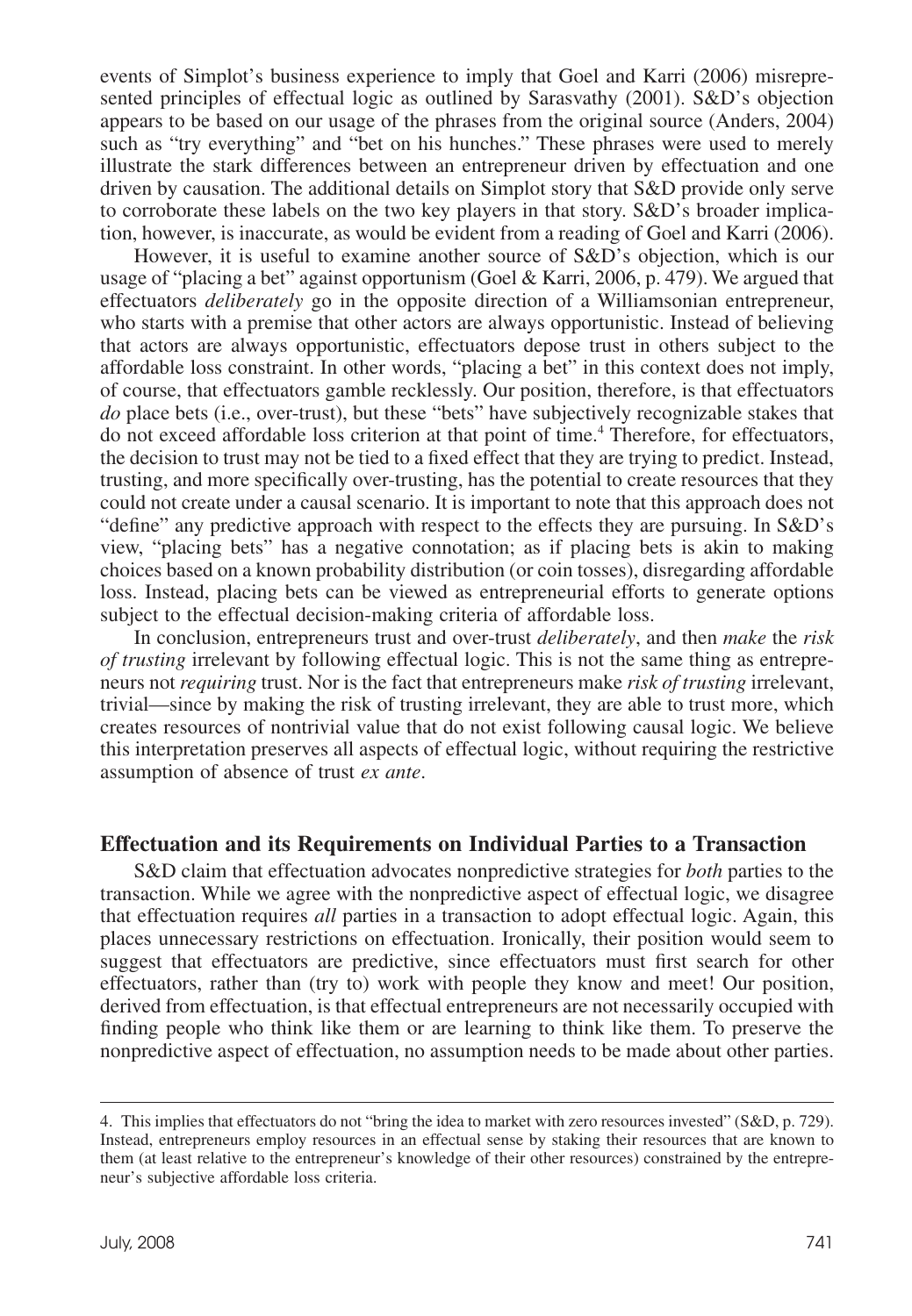Instead, a more defensible position is that effectuation allows entrepreneurs to bring several parties into their fold regardless of the motives or reasoning process of other parties as long as they can potentially contribute to the evolving vision of the entrepreneur.

S&D further argue that trust is unnecessary because effectual stakeholders self-select into a collaborative network that evolves in a step-by-step manner involving a sequence of commitments. We disagree with their argument, because for each commitment to occur, including the initial commitment, trust (or over-trust as argued by Goel & Karri, 2006) is imperative. Trust is implied in the very notion of commitment, and thus the initial condition of trust, required for the initial commitment, may not exist in many cases. However, the concept of over-trust allows us to understand how effectual reasoning allows entrepreneurs to operate in unfamiliar contexts and less understood (thus no basis of trust) nodes in the network. In conclusion, we suggest that requiring all parties in a transaction to reason in an effectual manner is an unnecessary additional constraint in developing and extending effectuation as a theoretical framework in the field of entrepreneurship.

In addition, S&D introduce the notion of "intelligent altruism" (Simon, 1993) as a rational strategy for effectuators, as well as for all the stakeholders involved in the entrepreneurial venture, because the "intelligent altruism" in effectuators "cues-in" the same in others. In order to examine S&D's position, we turn to Simon's (1993) notion of intelligent altruism. There are two important premises behind Simon's arguments for altruism in economics (Simon, 1993): bounded rationality and docility (Simon, 1990). According to Simon (1993):

By "docility" I mean the *tendency* [italics added] to depend on suggestions, recommendations, persuasion, and information obtained through social channels as a major basis for choice (p. 156).

Clearly, Simon is not suggesting that docility is a trait that divides populations into segments, just as we are not suggesting that over-trust is a trait as implied by  $S&D$ . Rather, Simon's view is that by starting with a premise that individuals are docile, as opposed to being opportunistic and calculative (with guile), one can argue for the presence of *altruism* in individuals, and altruism as opposed to selfishness, inevitably could be the key to survival. Further, Simon (1993) proposes a distinction between intelligent altruists and unintelligent altruists. According to Simon, there is a difference in intelligence among docile individuals. Intelligent altruists are less altruistic than unintelligent altruists, and more altruistic than selfish individuals. However, intelligent altruists may benefit more from docility than unintelligent altruists. In arguing so, Simon (1993) lays out a case as to how over a generation, the population of intelligent altruists will survive, while unintelligent altruists and selfish individuals will disappear. Therefore, it is not clear how S&D arrived at a conclusion that intelligent altruism "cues" in intelligent altruism in others, as if intelligent altruists are successful in converting unintelligent altruists or selfish individuals.<sup>5</sup> Instead, a more acceptable argument would be that altruism may be a rational strategy under the premise of docility, and individuals may differ in the types of altruism they exhibit. The influence of different types of altruists and selfish individuals and the processes involved are in need of further theoretical development. However, we see an application of this notion to over-trust in Goel and Karri (2006, p. 489) "over-trusting by a population of entrepreneurs could make trusting others relatively unconditionally a cultural norm and isolate people who violate this collective norm" (p. 489). Thus, in a

<sup>5.</sup> It was not the purpose of Goel and Karri (2006) to explain how the behavior of entrepreneurs influences the behavior of other actors.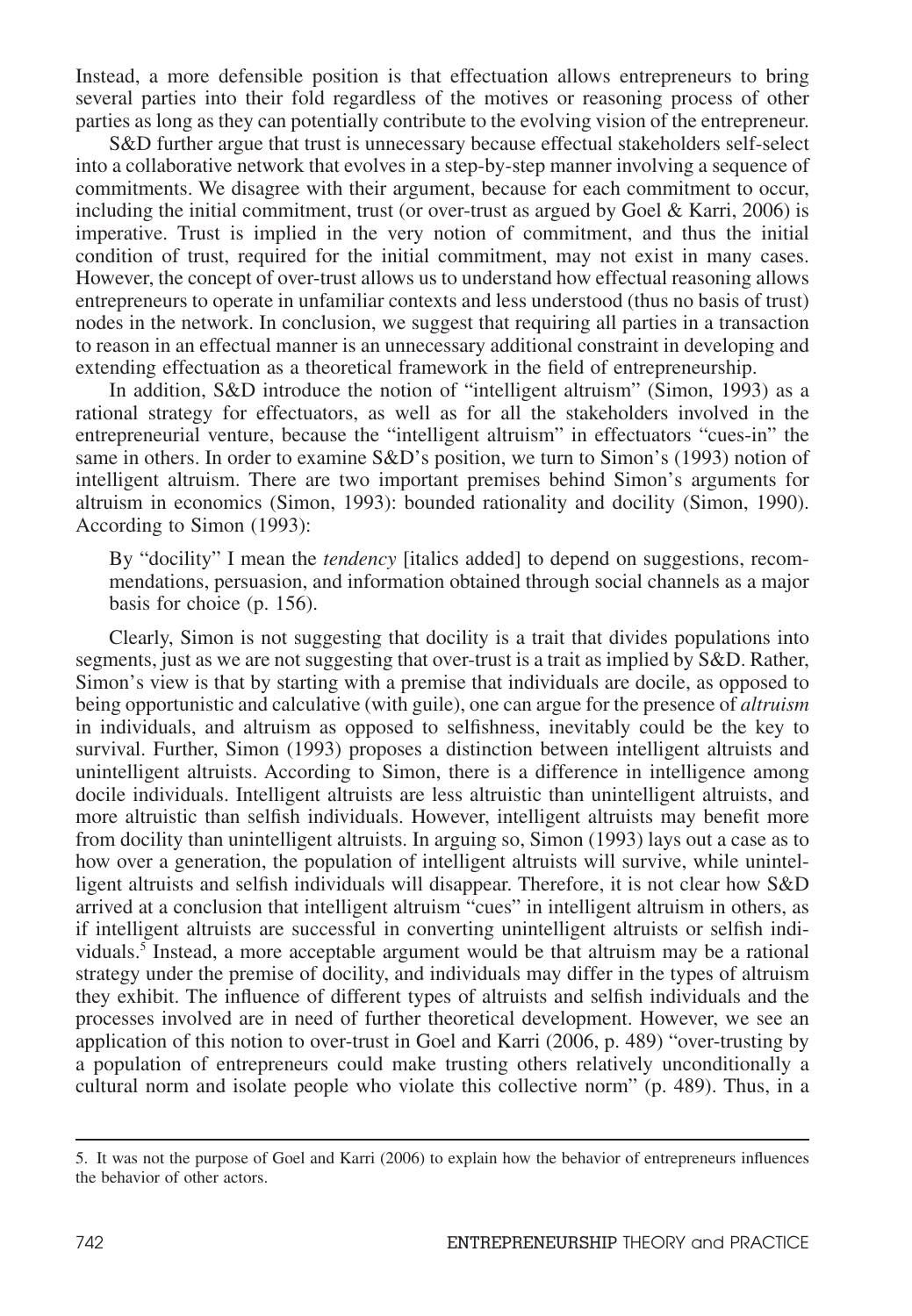Simonian sense, at the population level, trusting others as a cultural norm could result in the survival of intelligent altruists and the extinction of selfish individuals.

## **Importance of Entrepreneurial Cognition, Attitudes, Intentions, and Behavior**

S&D indict Goel and Karri's approach to effectuation as "trait-based." S&D's arguments are based on an (1) inaccurate account of the underlying assumptions of Goel and Karri (2006); and (2) incorrect interpretation of our propositions that link distinctive psychological qualities of effectuators and their "tendency to trust" as an "entrepreneurial trait."

Our position is that an entrepreneur is defined by her actions, not by any innate *a priori* ability. However, some entrepreneurs are better than others in a cross-sectional sense, hence the term "expert entrepreneurs." Individual differences in attitudes, abilities, domains, and cognition explain these differences between experts and novices. Ironically, S&D put forward the notion that effectuation is a theory of entrepreneurial expertise, and at the same time refuse to recognize that expertise varies among individual entrepreneurs. In our view, psychological characteristics such as self-efficacy, nonconformity, achievement motivation, and preference for innovation are attitudinal constructs that have significant bearing in understanding entrepreneurial drive or intent, and in turn entrepreneurial behavior, and by extension, entrepreneurial expertise (Boyd & Vozikis, 1994; Fishbein & Ajzen, 1975; Florin, Karri, & Rossiter, 2007; Krueger & Dickson, 1994; Mitchell et al., 2002). In addition, attitudes change over time because of changes in the situation and because of learning, early life experiences, and exposure to developmental experiences (Bronfenbrenner, 1986; Erikson, 1980; Schmitt-Rodermund, 2003). In other words, there is no reason to conclude (as S&D seem to do) that attitudes (psychological characteristics) are static constructs that are not amenable to change.

Given our position that there are no innate abilities that define entrepreneurs, we allow that entrepreneurial expertise can be developed. In fact, we believe that all human beings are capable of developing *any* expertise, not just entrepreneurial expertise. However, precisely because individuals can show varying levels of expertise at different points of time, not everyone in the world *is* an entrepreneur in a cross-sectional sense. This implies that there are distinctive cognitive qualities that distinguish entrepreneurs from nonentrepreneurs (defined, let us repeat, by action and not some innate trait) and experts from novices at any one point of time. The discussion of entrepreneurs versus nonentrepreneurs in Goel and Karri (2006) addresses a question that is central to research in cognition-based explanations of entrepreneurial action (Mitchell et al., 2007). For instance, Mitchell et al. (2007) suggest the possibility of distinct cognitive qualities that can explain the difference between individuals who will choose to act (over-trust in our case) from those who will not. It is therefore reasonable to posit that the difference between entrepreneurs and nonentrepreneurs can be found along the reasoning approach they employ (causation versus effectuation). Therefore, our subscription to the view that entrepreneurs are not born but made does not contradict the empirical evidence that shows entrepreneurs do think differently than nonentrepreneurs (e.g., bankers),<sup>6</sup> since neither relies on any invariant quality of human beings.

<sup>6.</sup> For a study contrasting the cognitive frames of entrepreneurs and bankers, see (Sarasvathy, Simon, & Lave, 1998).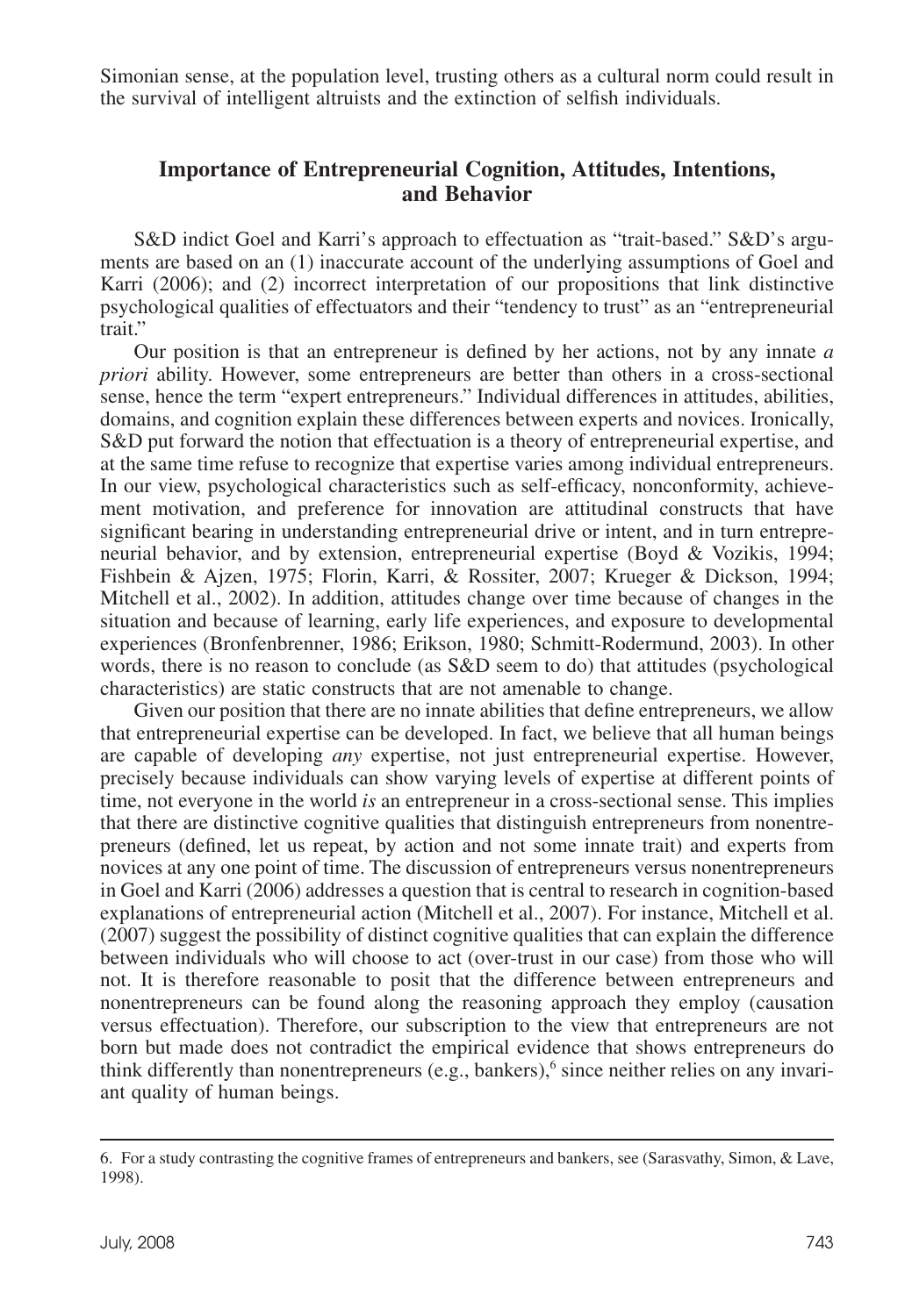In summary, S&D's implication that the cognitive structures that include decisionmaking and problem-solving methods (such as effectuation) are independent of any beliefs and attitudes (psychological characteristics) is rather perplexing. This places unnecessary restrictions and unsupportable burden on the theory of effectuation. Rather than relying on unpublished empirical studies (Allen, 2003, cited in S&D) and informal conversation (Wiltbank's personal correspondence, 2006, cited in S&D), we refer S&D to a rich body of literature on cognitive structures, attitudes and behavior.<sup>7</sup>

In conclusion, to study how entrepreneurs differ in their cognitive infrastructure, attitudes, and behavior along with their reasoning process addresses the important question of how entrepreneurs come to be (i.e., how the expertise is developed) and who they are. We believe that it is important for the field to address both questions as opposed to ignoring one at the expense of the other.

# **S&D's Alternate Behavioral Assumptions**

S&D's response devotes considerable space to propose "alternate" behavioral assumptions that appear to be motivated by S&D's interpretation of the underlying assumptions of Goel and Karri (2006). S&D interpret the arguments made by Goel and Karri (2006) as belonging to a "monistic baggage," suggesting that we imply that psychological or cultural characteristics are stable, and populations of individuals can be divided into homogenous groups based on static personality traits. This interpretation is not warranted—it is a gratuitous stretch of Goel and Karri (2006). Our propositions linking personality characteristics to over-trust do not require the assumption that psychological characteristics are stable—this is not a boundary condition of our propositions. Because our framework is cross-sectional, it is silent about the temporal stability of these characteristics. It is S&D's interpretation of our arguments that personality characteristics are invariant over time. We do not suggest at any point in our article (Goel & Karri, 2006) that personality characteristics are invariant. Moreover, S&D do not make explicit connections between each of their "alternate behavioral assumptions" and the implications for effectuation or the topic of (over) trust; neither do they make a link as to how the assumptions contradict the arguments made in Goel and Karri (2006).

Nevertheless, we believe it is important to examine the three behavioral assumptions of heterogeneity, lability, and contextuality proposed by S&D. First, the assumption of heterogeneity suggests that variation exists between groups and within groups (i.e., entrepreneurs and nonentrepreneurs; expert entrepreneurs and novice entrepreneurs, again defined by actions and not by any trait). This assumption justifies the study of factors that explain such variation both between and within groups. Propositions developed in Goel and Karri (2006) are certainly in accordance with the assumption of heterogeneity (between groups). Second, the assumption of lability suggests that individuals and their "baggage" (of personality characteristics, culture, and institutions) changes over time. Longitudinal studies of entrepreneurs provide appropriate avenue to examine how the behavior of entrepreneurs changes over time. Clearly, the conceptual framework of Goel and Karri (2006) is cross-sectional in nature. Precisely for this

<sup>7.</sup> For instance, Krueger (2007) provides theoretical underpinnings to entrepreneurial cognition that can better explain entrepreneurial expertise. Krueger suggests that entrepreneurial action is based on intentions. Intentions are based on attitudes (e.g., self-efficacy), and behind attitudes are cognitive structures (e.g., effectual reasoning).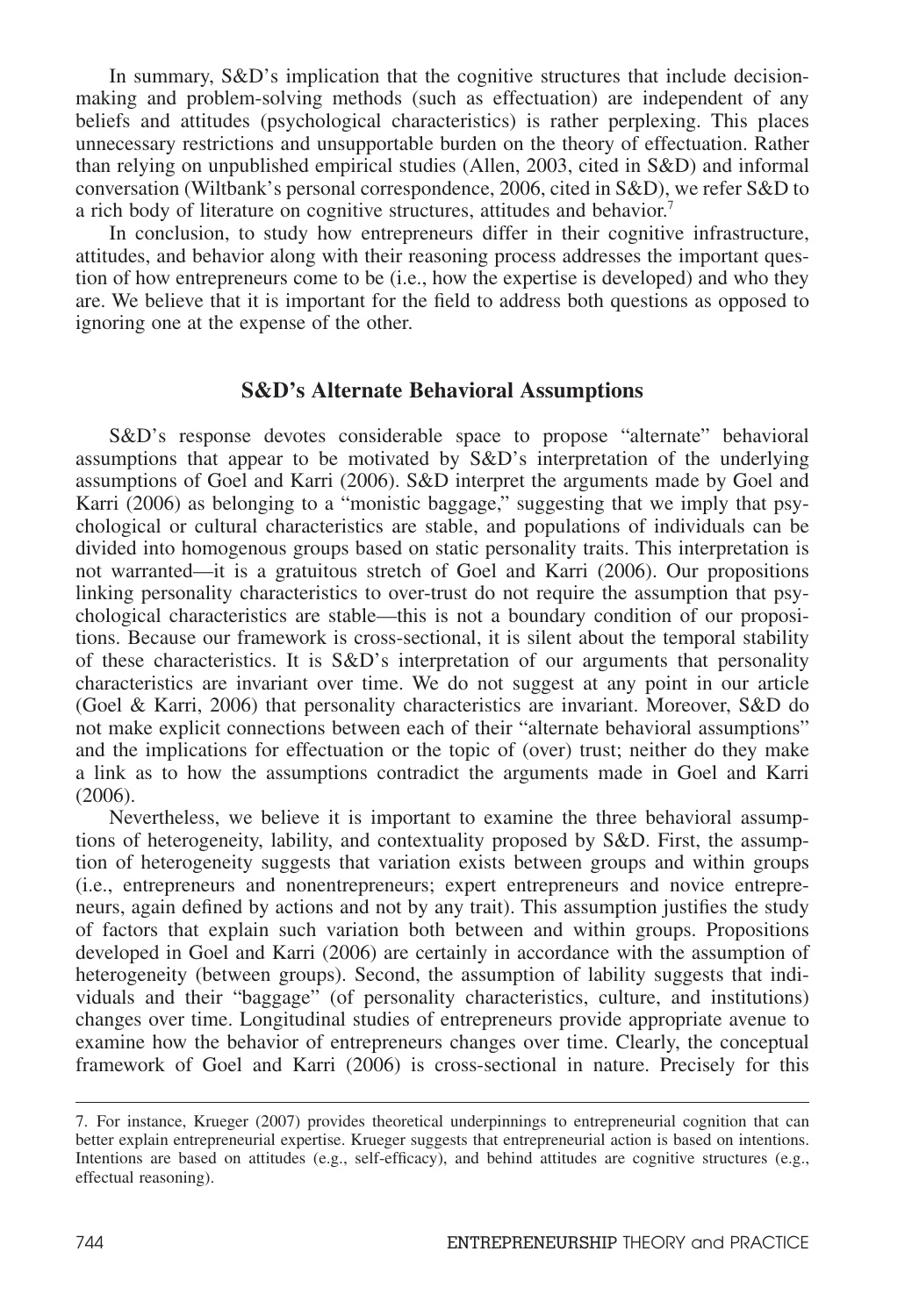reason, Goel and Karri (2006) discuss the possible avenue of studying the effect of the initial condition of over-trust in influencing the behavior over time (p. 489). Third, S&D's assumption of contextuality suggests that multiple behaviors may be observed in different contexts. Again, the propositions in Goel and Karri (2006) are not inconsistent with the above assumption. For instance, Goel and Karri (2006) propose that entrepreneurs in collectivistic cultures are more likely to over-trust than do entrepreneurs in individualistic cultures (Proposition 5, p. 487). In our view, this proposition does not preclude the same entrepreneur to behave differently (trusting or over-trusting) while operating in each of the two cultural contexts. Similarly, with regard to S&D's example of alliances between hackers, software security firms, and their stakeholders, none of the instances violate the central thesis of over-trust in our paper. In each case, overtrusting behavior would increase the options available to each party. In the case of the software security firm, to ally with a known hacker for example, the firm needs to not only display over-trusting behavior, but also exhibits how effectuation may create resources by adopting strategies that may be judged unethical within a temporally proscribed window.

Based on their alternate assumptions, S&D assert, "we think that human beings are *sufficiently* adept at behavioral cues, as well as being *sufficiently* heterogeneous, labile and context-sensitive to implement the requisite behaviors" (S&D, p. 735). First, the idea that at an individual level, human beings are malleable and sufficiently adept at observing behavioral cues and that as a population they are sufficiently heterogeneous, is not new and does not strongly flow from their alternate assumption.<sup>8</sup> Second, to assert that human beings and entrepreneurs are adept at taking behavioral cues and being context sensitive implies a passive, Skinnerian adjustment to the context. In contrast, one can argue that an effectual entrepreneur may behave (e.g., over-trust) insensitive to the context and specific behavioral cue of the other party, thus creating the need for a different or new (and because of this, resource-rich in an entrepreneurial sense) behavior from the respondent (stakeholder). Finally, S&D assert that "large, complex, multiplayer opportunities" are discovered by effectual entrepreneurs as a result of their dependence on their intelligently altruistic behavior, which in turn cues in the same in others and brings about a collective awareness of the "opportunity in the making." At this stage, the "membership" of these "multi-party opportunities" is unnecessarily restrictive, because it does not allow access to people who are resource-rich but not privy to the "opportunity in the making." Thus, in our view, there is neither a need for *all* parties to behave altruistically (intelligently or otherwise), nor is there a need for a *collective awareness* of the "opportunity in the making." Effectuators craft their vision by seeking out potential stakeholders regardless of the motives of *others* (altruistic or selfish) and the extant of awareness toward the opportunity. The key insight into the behavior of effectual entrepreneurs is that despite the fact that the effectuators may not be able to articulate the "opportunity in the making," they are successful in enlisting commitments from potential stakeholders, over-trusting being one of the many effectual ways. Instead, a more reasonable position may be that regardless of the strategies used by other stakeholders, for effectuators, intelligent altruism may be a rational dominant strategy (and therefore eliminating the need to predict the awareness and strategies of these stakeholders). However, we are not sympathetic to S&D's argument with respect to the notion of intelligent altruism as a rational strategy that cues in the same in others, as it requires further conceptual development.

<sup>8.</sup> Neither does it contradict our position on the use of over-trust.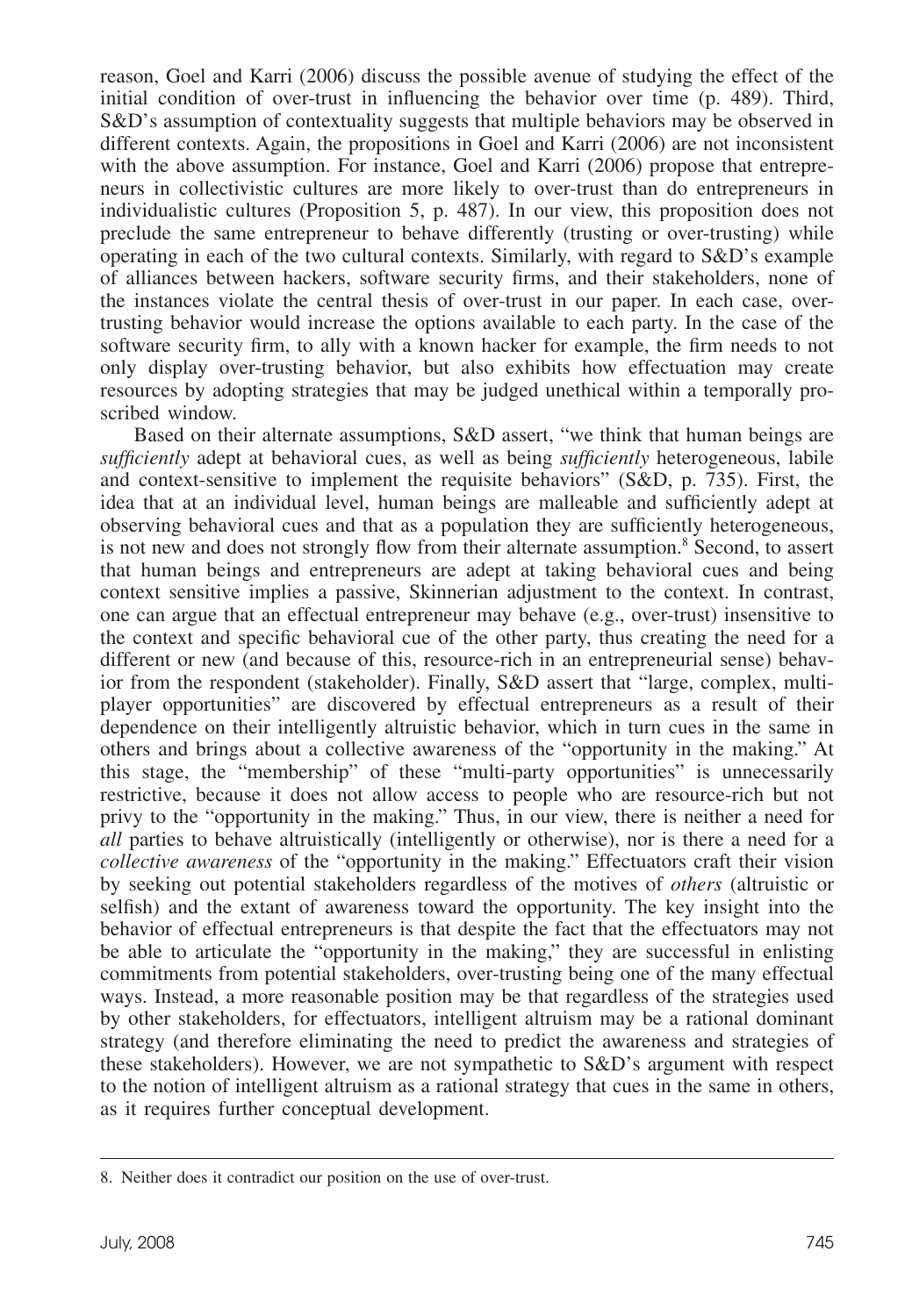### **Conclusion**

S&D's response appears to be based on a less than thorough reading of our original article as it relates to trust in entrepreneurial (and even human) action. More broadly, contrary to S&D's implication, we did not contradict the principles of effectuation (Sarasvathy, 2001), including their claim that our view of effectual reasoning is predictive. The crux of our arguments is that entrepreneurs over-trust to create resources, deliberately so, and by using effectual logic, entrepreneurs trivialize the risk inherent in (over) trusting to achieve nontrivial benefits. Thus, we disagree with S&D's position that "effectual logic does not *require* any particular assumption about trust ex ante." In addition, as implied by S&D, we did not take the "entrepreneurial traits" approach to imply that entrepreneurs are a special breed, incapable of changing. However, our arguments suggest that entrepreneurs differ in their abilities because of the differences in their cognitive reasoning, attitudes, intentions, and behavior. Our position is that a focus on innate psychological traits to the exclusion of everything else is limiting to the advancement of theory building in entrepreneurship. Therefore, it is important to study other characteristics, such as attitudes, cognitions, and reasoning processes of entrepreneurs, with a full recognition that these characteristics are capable of varying over time or over multiple contexts.

In our response to S&D, we tried to point out some of the logical fallacies that were apparent in their attempt to deepen our understanding of effectuation. S&D introduce assumptions that are restrictive and unnecessary for advancing theory of effectuation, and these assumptions do not meet the criterion of parsimony in theory development. For instance, it is restrictive to assume that entrepreneurs can do without trust *ex ante*. It is restrictive to assume that effectuators will interact only with others who follow effectual logic. It is not necessary to assume that effectuators cue in altruism (intelligent or otherwise) in others—effectuators need not take on the cognitive costs of finding others who think like them or analyzing whether others are "intelligent altruists." As long as interacting with others will create resources for entrepreneurs and attract resourceful "others" who are willing to contribute to the evolving vision of the entrepreneurs, effectual logic will accommodate such diverse partners. In other words, effectuators are not necessarily prospecting for members of their flock; instead, effectual reasoning accommodates the entrepreneurial action of forming an alliance with a "stranger on the street" as long as that exchange meets the effectual "affordable loss" criterion.

Finally, S&D do not make a link as to how the "alternate behavioral assumptions" contradict the arguments made in Goel and Karri (2006). Although these assumptions and assertions about intelligent altruism may hold promise in explaining some facets of entrepreneurial action, in their current shape, these are underdeveloped and any judgment regarding their efficacy to advance entrepreneurship theory in a parsimonious fashion is premature. In summary, after reading S&D's response, we stand by our article (Goel & Karri, 2006) and look forward to a fruitful debate in advancing entrepreneurship theory.

### **REFERENCES**

Allen, C. (2003). Doctoral dissertation. University of Maryland, College Park, Maryland.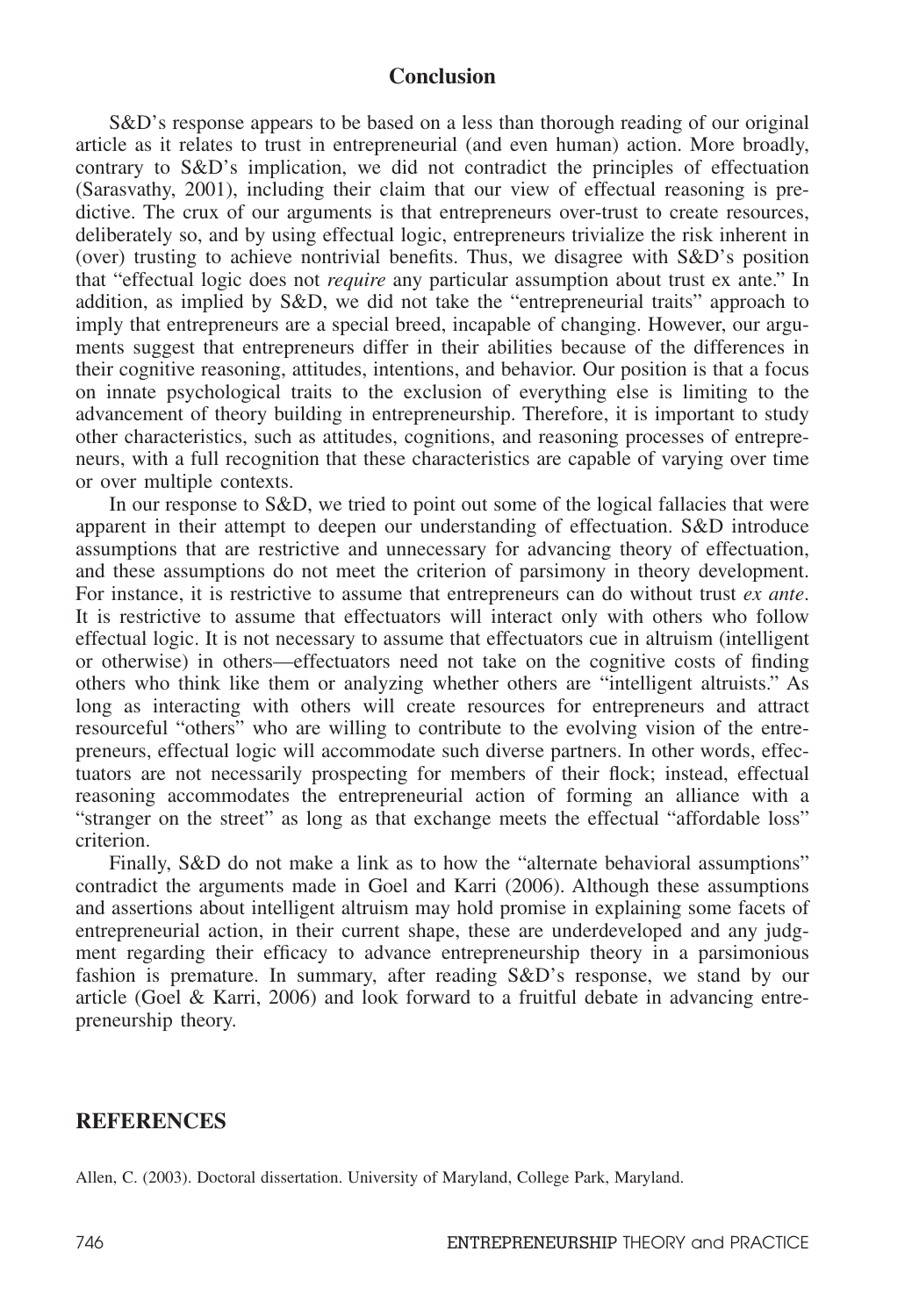Anders, G. (2004, October 10). Farmers and sons: At potato empire, an heir peels away years of tradition; Scott Simplot tries updating his father's hefty legacy; fewer hunches, more data; no more Colombian coconuts. *Wall Street Journal*, A1.

Boyd, N.G. & Vozikis, G.S. (1994). The influence of self-efficacy on the development of entrepreneurial intentions and actions. *Entrepreneurship Theory and Practice*, *18*, 63–77.

Bronfenbrenner, U. (1986). Ecology of the family as a context for human development: Research perspectives. *Development Psychology*, *22*, 723–742.

Erikson, E.H. (1980). *Identity and the life cycle*. New York: W. W. Norton.

Fishbein, M. & Ajzen, I. (1975). *Belief, attitude, intention, and behavior*. Reading, MA: Addison-Wesley.

Florin, J., Karri, R., & Rossiter, N. (2007). Fostering entrepreneurial drive in business education: An attitudinal approach. *Journal of Management Education*, *31*(1), 17–42.

Goel, S. & Karri, R. (2006). Entrepreneurs, effectual logic, and over-trust. *Entrepreneurship Theory and Practice*, *30*(4), 477–493.

Krueger, N. (2000). The cognitive infrastructure of opportunity emergence. *Entrepreneurship Theory and Practice*, *24*(3), 5–23.

Krueger, N. (2007). What lies beneath? The experiential essence of entrepreneurial thinking. *Entrepreneurship Theory and Practice*, *31*(1), 123–138.

Krueger, N. & Dickson, P.R. (1994). How believing in ourselves increases risk taking: Perceived self-efficacy and opportunity recognition. *Decision Sciences*, *25*(3), 385–400.

Mitchell, R.K., Busenitz, L.W., Bird, B., Gaglio, C.M., McMullen, J.S., Morse, E.A., et al. (2007). The central question in entrepreneurial cognition research 2007. *Entrepreneurship Theory and Practice*, *31*(1), 1–27.

Mitchell, R.K., Busenitz, L.W., Lant, T., McDougall, P.P., Morse, E.A., & Smith, B. (2002). Entrepreneurial cognition theory: Rethinking the people side of entrepreneurship research. *Entrepreneurship Theory and Practice*, *27*(2), 93–104.

Mitchell, R.K., Busenitz, L.W., Lant, T., McDougall, P.P., Morse, E.A., & Smith, B. (2004). The distinctive and inclusive domain of entrepreneurial cognition research. *Entrepreneurship Theory and Practice*, *28*(6), 505–518.

Sarasvathy, S.D. (2001). Causation and effectuation: Toward a theoretical shift from economic inevitability to entrepreneurial contingency. *Academy of Management Review*, *26*(2), 243–263.

Sarasvathy, S.D. & Dew, N. (2008). Effectuation and over-trust: Debating Goel and Karri. *Entrepreneurship Theory and Practice*, *32*(4), 727–737.

Sarasvathy, S.D., Simon, H.A., & Lave, L. (1998). Perceiving and managing business risks: Differences between entrepreneurs and bankers. *Journal of Economic Behavior and Organization*, *33*(2), 207–225.

Schmitt-Rodermund, E. (2003). Pathways to successful entrepreneurship: Parenting, personality, early entrepreneurial competence, and interests. *Journal of Vocational Behavior*, *65*, 498–518.

Simon, H. (1990). A mechanism for social selection and successful altruism. *Science*, *21*(250), 1665–1668.

Simon, H. (1993). Altruism and economics. *American Economic Review*, *83*(2), 151–161.

Welter, F. & Smallbone, D. (2006). Exploring the role of trust in entrepreneurial activity. *Entrepreneurship Theory and Practice*, *30*(4), 465–475.